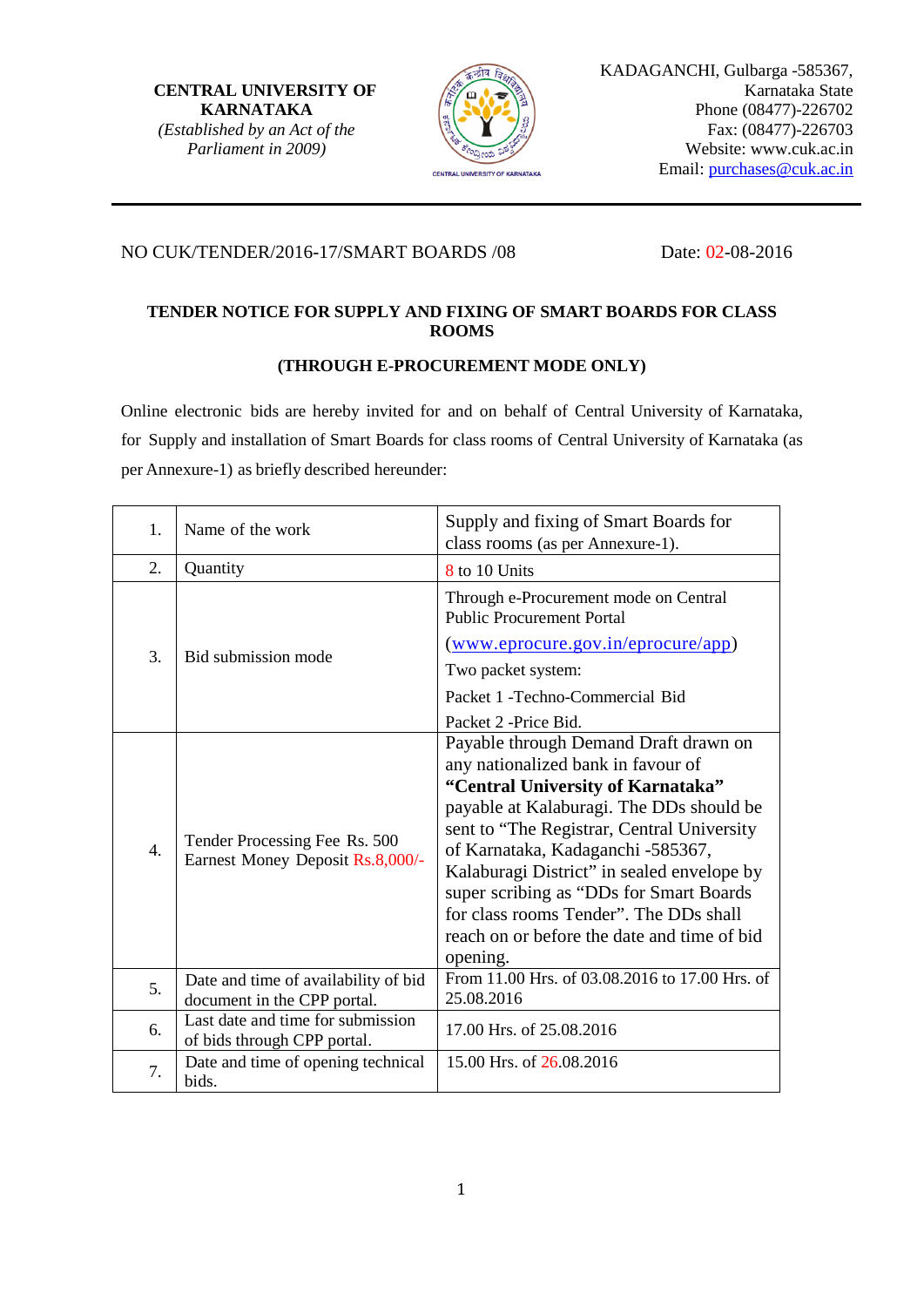#### **A. Instructions to Bidders**

- 1. Bids are to be submitted online through e-Procurement portal [\(www.eprocure.gov.in/eprocure/app\)](http://www.eprocure.gov.in/eprocure/app) of the Central Public Procurement Portal (CPP portal).
- 2. Bids submitted offline will not be considered.
- 3. Bidders are instructed to read and understand the eligibility criteria and terms and conditions.
- 4. Tender processing fee and EMD is Payable through separate Demand Drafts drawn on any nationalized bank in favour of "Central University of Karnataka" payable at Kalaburagi. The DDs should be sent to "The Registrar, Central University of Karnataka, Kadaganchi -585367, Kalaburagi District" in sealed envelope by super scribing as "DDs for Supply and fixing of Smart Boards for class rooms tender". The DDs shall reach on or before the date and time of bid opening.
- 5. EMD of the unsuccessful bidders will be returned after opening the price bids and EMD of the successful bidder will be refunded after three months from the date of completion of the contract.
- 6. To avail the concessions available to MSMEs, such bidders are required to upload, the registration certificate issued by NSIC.
- 7. Bidders are advised to submit the bid strictly based on the terms and conditions specified specification contained in the Tender Documents and not to stipulate any deviations. Conditional bids will be summarily rejected.
- 8. Price bids of the only responsive bidders will be opened.

## B. **Eligibility of the bidders**

- 1. The bidder shall be registered company/firm
- 2. The bidder shall have valid license for manufacture / Sale/ Supply of the items mentioned in Annexure I
- 3. The bidder shall not be black listed by any Govt./Semi Govt./Private Institution. A selfcertificate in this regard shall be enclosed.
- 4. The bidder shall be free from the encumbrance and there shall not be any vigilance case/ CBI case/ Court Case pending against him. A self-certificate in this regard shall be enclosed.
- 5. The firm should be registered with the Sales Tax and other required statutory registrations.
- 6. The firm should have an experience of at least 3 years in supply and fixing of signboards.
- 7. Annual turnover during the past three years (2012-13 to 2014-15) should be at least Rs.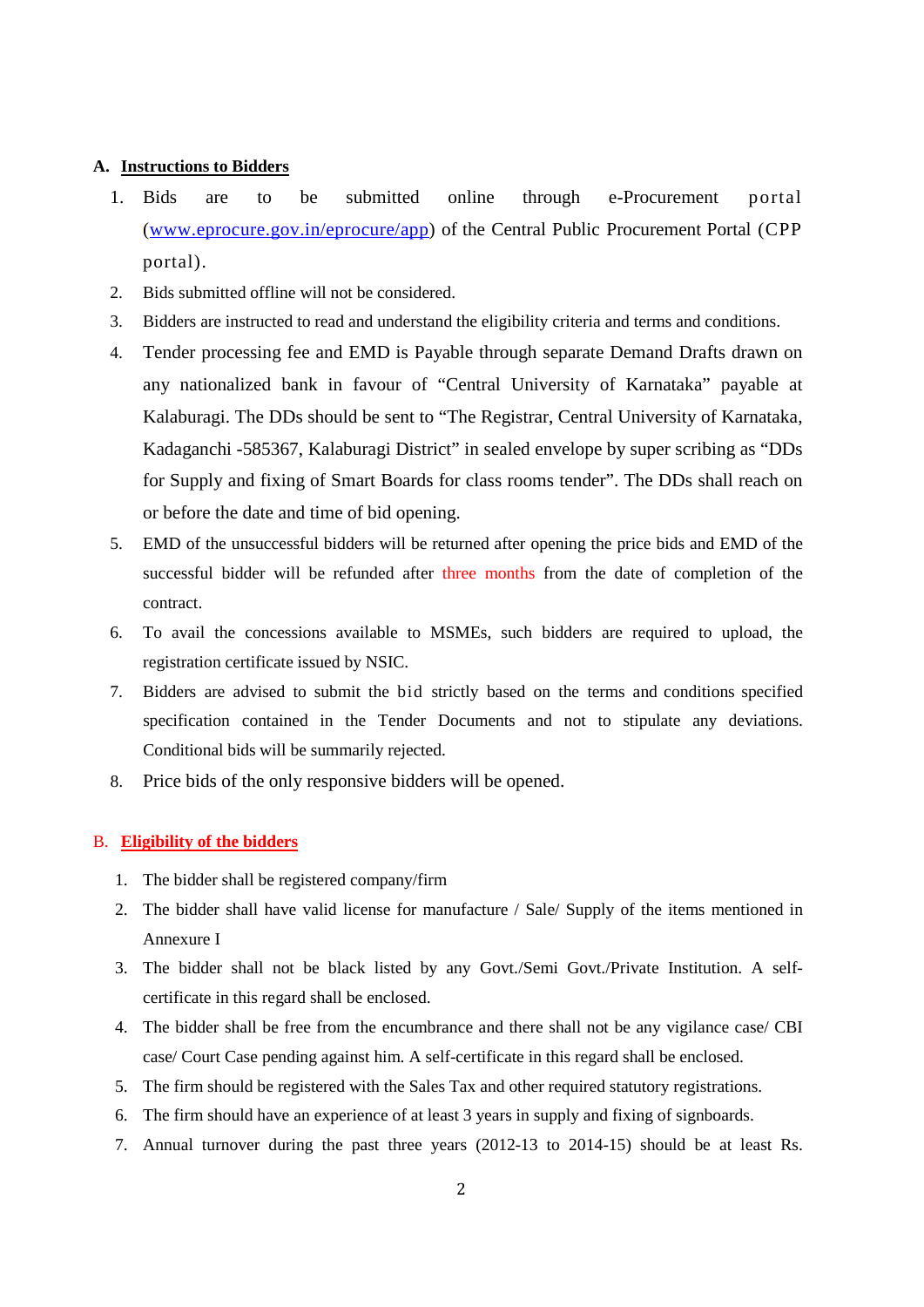10,00,000. The bidder should enclose balance sheet and IT returns for the said three years.

- 8. List of clients served highlighting government clients along with contact numbers and work order copies to be furnished.
- 9. The bidder should produce the evidence of executing similar works for government departments/ Universities/ PSU for the value of at least Rs. 3,00,000 in one to three orders.

## C. **Each Bidder shall upload the following digitally signed documents**

## **Packet I**

- 1. Annexure –I and II, Firm registration certificate, NSIC registration Certificate if applicable
- 2. Certification for OEM or authorised dealership for supply of items /specified in Annexure – I
- 3. SalesTax Registration Certificate and /or Service Tax Registration Certificate, PAN Card.
- 4. Acknowledgements of the ITRs for the last three years from the Assessment Years from 2013-14.
- 5. Audited Profit and Loss account for last 3 financial years from 2012-13.
- 6. Auditors certificate indicating the turnover for last 3 financial years from 2012-13.
- 7. Work orders/purchase orders to meet the eligibility requirements.

## **Packet II**

8. Annexure III – Price Bid.

#### **D. Terms and Conditions**

- 1. The price quoted should be Inclusive of all charges viz. packing, forwarding, local taxes, railway freight, transit insurance etc. and fixing as well as installation of Smart Boards in the class rooms of at CUK, Kadaganchi, Kalaburgi.
- 2. The cost of training (if any ) is to be quoted separately.
- 3. The rates should be quoted for a single unit and also for the total quantity required by the University. L1 would be identified based on the cumulative total cost of the Smart Boards for class rooms.
- 4. Losses or damages in transit shall be born by the supplier.
- 5. Quoting merely the lowest price does not confer any right to any bidder for award of supply order. The University reserves the right to select the Smart Boards for class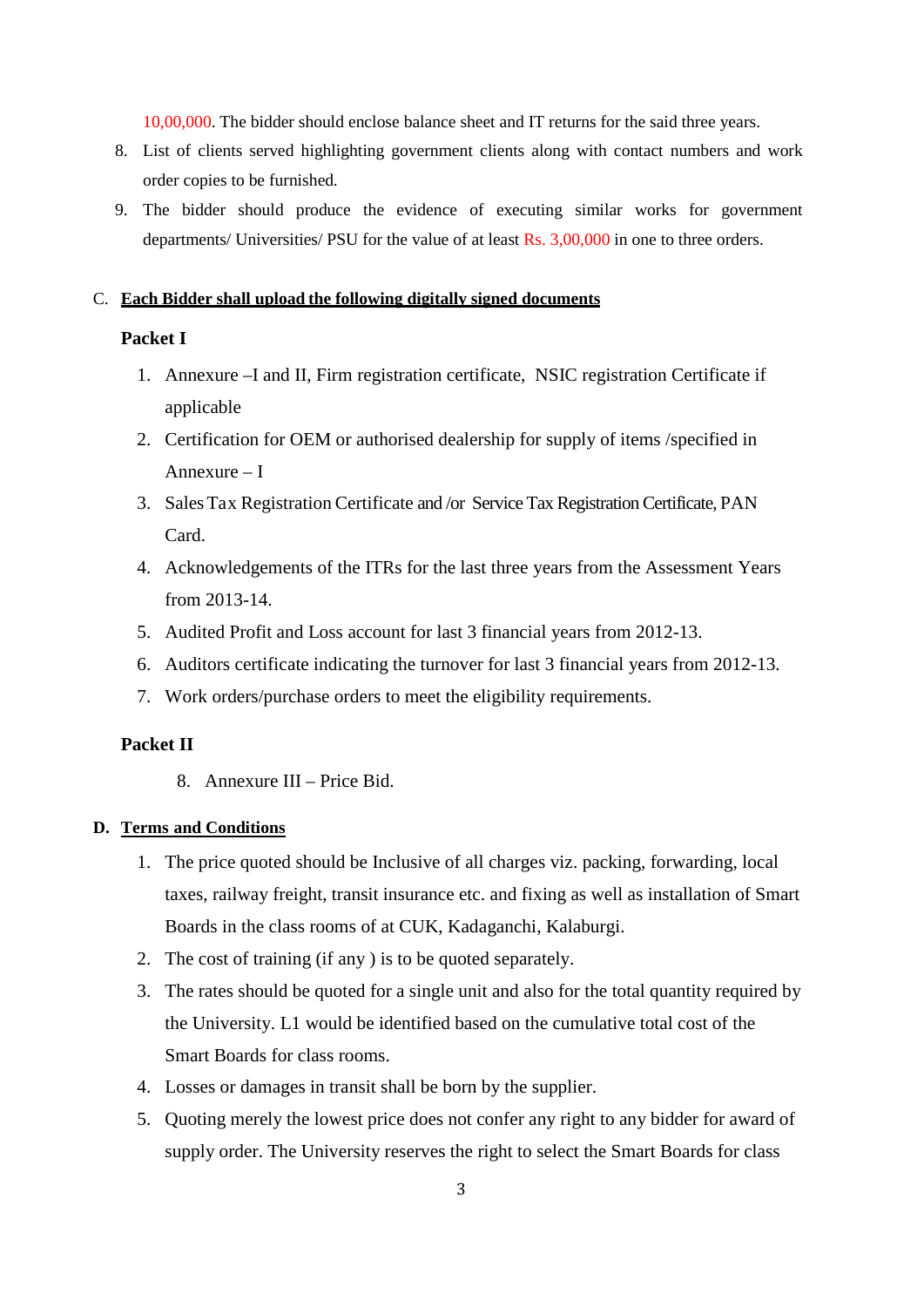rooms of any bid under the grounds of specification compliance, technologically advanced quality, proven performance track record, brand reputation, service backup support and training, offer of additional / special features, Compatibility with the existing System, etc.

- 6. The payment for the ordered items shall be released after delivery and satisfactory installation of the smart boards.
- 7. The undersigned is not bound to accept the lowest tender and may reject any tender or any part of the tender without assigning any reason thereof.
- 8. The bidder shall provide security of 10 percent of the total value of the Order value as security deposit either through DD or Bank guaranty for the warranty period of the items supplied.
- 9. The price shall be quoted both in figures and words.
- 10. (a) The penalty : If the supplier fails to deliver the Smart Boards for class rooms for Central University Karnataka within the period specified in the tender document, the University may, at its discretion, allow an extension in time subject to recovery from the bidder as agreed liquid damages, and not by way of penalty, a sum equal to 10 percentage of the value of order which the bidder has failed to supply for period of delay.

(b) In case of failure to supply the Smart Boards for class rooms for Central University within the prescribed time and in accordance with the specifications given in the quotations, the University reserves right to cancel the order and forfeit EMD.

- 11. The University reserves the right to accept or reject any tender without assigning any reason.
- 12. The University reserves the right to verify/seek confirmation of all original documentary evidence submitted by the vendors in support of the tenders, specifications for eligible criteria. In case any information furnished by vender is found false/incorrect the tender will be rejected.
- 13. Delivery and installation of the item within shall be15 days from the date of Award of contract.

# REGISTRAR CENTRAL UNIVERSITY OF KARNATAKA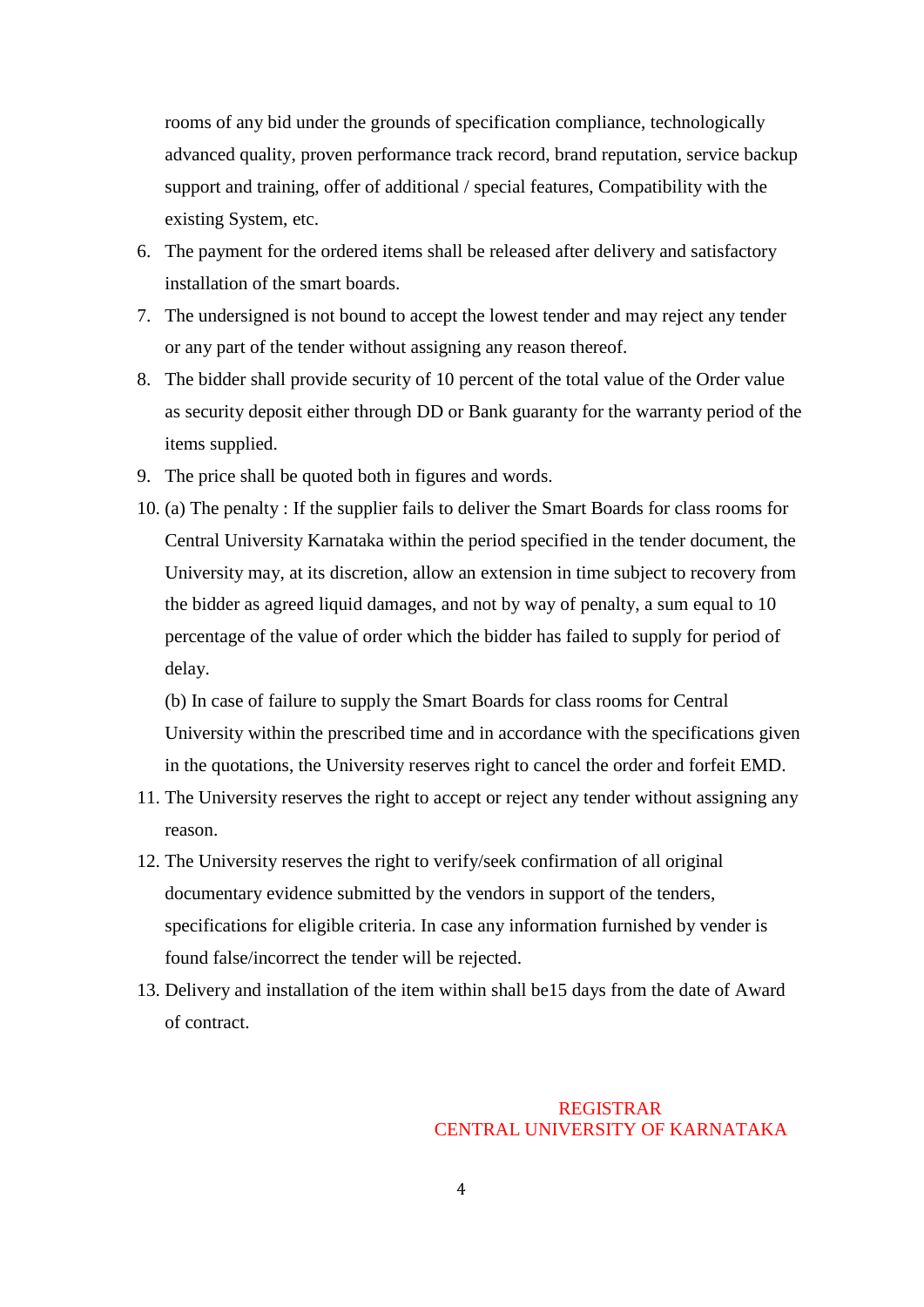# **Annexure I- Technical Specifications**

| 01. Active Size      | : Minimum 77" diagonal                                                                                                                                                                            |
|----------------------|---------------------------------------------------------------------------------------------------------------------------------------------------------------------------------------------------|
| 02. Active Area      | : Minimum active area 156 cm $W \times 117$ cm H                                                                                                                                                  |
| 03. Screen Surface   | : The hard-coated steel surface is durable, dry-<br>Optimized for projection, compatible with                                                                                                     |
|                      | erase markers and easily cleaned with whiteboard                                                                                                                                                  |
|                      | cleaner or isopropyl alcohol.                                                                                                                                                                     |
| 04. Resolution       | : Digitizing resolution is approximately $32767 \times 32767$                                                                                                                                     |
| 05. Orientation      | : 4 points                                                                                                                                                                                        |
| 06. Aspect Ratio     | : 4:3                                                                                                                                                                                             |
| 07. Board Surface    | : Durable Hard-coated steel surface, optimized for<br>Projection, maintenance free, compatible with dry-erase<br>markers and easily cleaned with whiteboard cleaner or<br>isopropyl alcohol (IPA) |
| 08. Operating System | : Windows10, Windows 7 Prof, Windows8 & Higher operating<br>system                                                                                                                                |
| 09. Writing Tools    | : Finger, Pen, without any special tools, use of non<br>mechanical and battery free objects, user should be able to<br>any object to write digitally on board.                                    |
| 10. Power Options    | : Power consumption is less than 0.5 W (100 mA at 5 V)<br>Must obtain power from the computer through the USB<br>cable for Windows® and Linux® computers                                          |
| 11. Technology       | : Touch Technology, Digital Vision Touch technology<br>No interference from Electromagnetic sources/sunlight<br>and other external influences.                                                    |
| 12. Precision        | $: +/- 1$ mm: Comply with $+/- 1$ mm of precision accuracy                                                                                                                                        |
|                      | 13. Operating Conditions : $0^{\circ}$ C to 35°C (32°F to 95°F) with up to 80% humidity non<br>Condensing.                                                                                        |
| 14. Data Ports       | : 12 Mbit /s USB connection, Full-speed USB 1.1 or USB 2.0                                                                                                                                        |
| 15. Storage          | : Saving of files in PC                                                                                                                                                                           |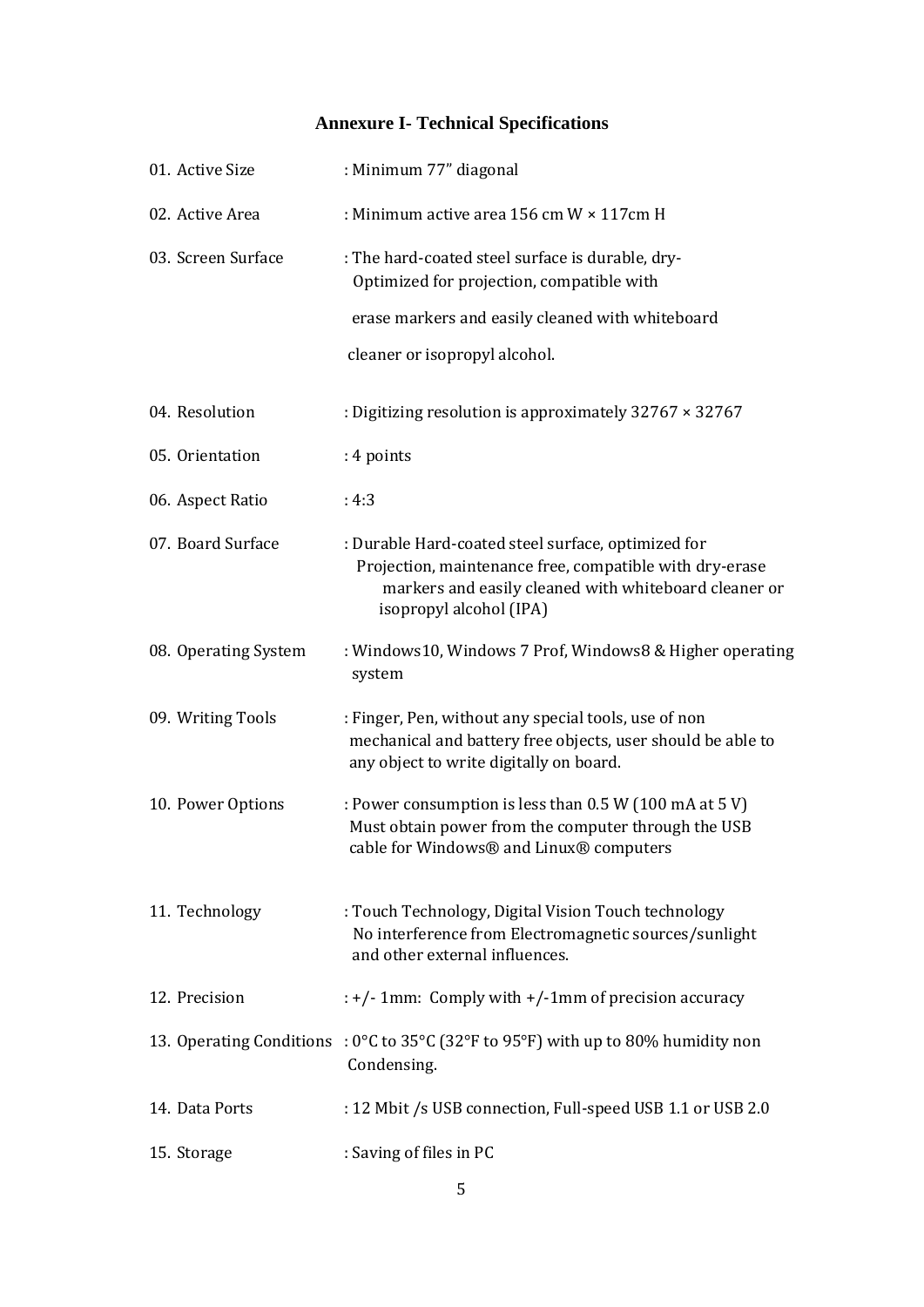| 16. Software              | : 1. Users must be able to access the software without          |
|---------------------------|-----------------------------------------------------------------|
|                           | having to register for an online community.                     |
|                           | 2. Software must also be available online for download.         |
|                           | 3. Users must be able to use software without connecting        |
|                           | to the SMART Board for lesson plan/content creation.            |
|                           | 4. must be available for update via a product updating          |
|                           | Service that can automatically scan for new updates and         |
|                           | alert users to their availability.                              |
|                           | 5. Software: Must support Windows® / Linux® operating<br>System |
|                           | 6. Facilitate teachers to create new content and manage and     |
|                           | Deliver other content.                                          |
|                           |                                                                 |
| 17. Interactive Features  | : Palm Touch, Image Gallery, image enlarge, Recording,          |
|                           | Retrieval option, focus on specific part of Content, Zoom,      |
| 18. Accessories           | : Pen, Tray, USB Cable                                          |
|                           |                                                                 |
| 19. Warranty for Hardware | : 2 Years on SMART BOARD                                        |
|                           |                                                                 |
|                           |                                                                 |
|                           | Signature of the authorised person:                             |
|                           |                                                                 |
|                           |                                                                 |
|                           |                                                                 |
|                           | Seal.                                                           |
|                           |                                                                 |

Note to bidder: To be submitted by the bidder in the letter head and to be signed by the authority signatory with name and designation. Affix the seal of the firm.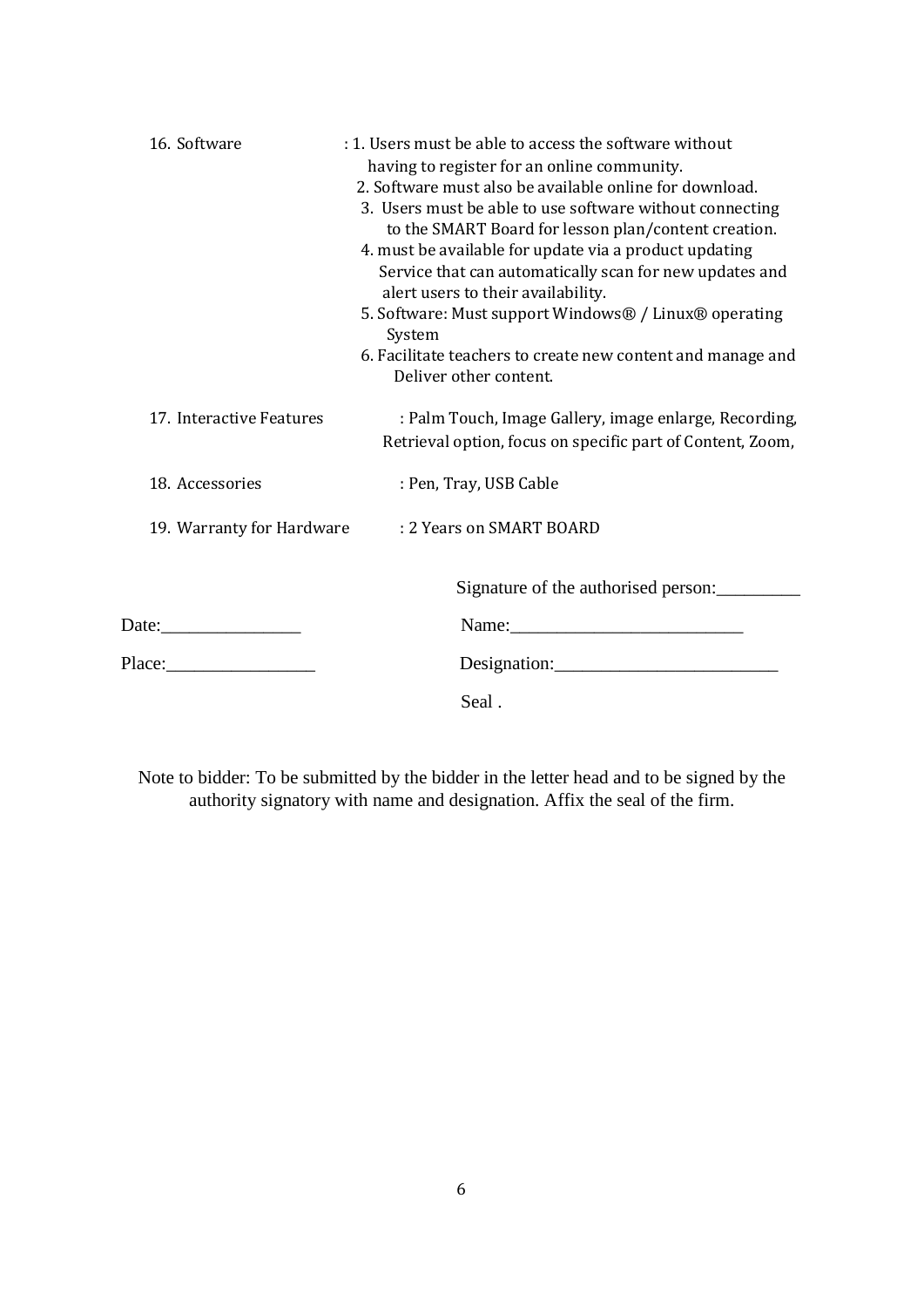## **Annexure II**

# **Tender Application and Declaration Form**

| ι. | vame or . |
|----|-----------|
|    |           |

a. Full Postal Address:………………………………………………………………………..

.............................................................................................................................. ..............................................................................................................................

- b. Mobile No. ..............................................................................................................................
- c. Telephone No. ........................................................................................................................
- d. Fax No......................................................................................................................................
- 
- e. E.mail Id:…………………………………………………………………………………….
- 2. Payment details

| SI. No. | <b>Items</b>     | <b>Process Fees</b> | <b>EMD Fees</b> |
|---------|------------------|---------------------|-----------------|
| a.      | DD <sub>No</sub> |                     |                 |
| b.      | DD Amount (Rs.)  |                     |                 |
| C.      | Date             |                     |                 |
| d.      | Bank / Branch    |                     |                 |

- 3. Date of Establishment of Firm.............................................................................................
- 4. Registration No. of Firm:……………………………………………………………….....
- 5. Name & Address of Branch / Sister Concern: …………………………………….....
- 6. Type of Organization : Proprietary / Partnership / HUF / Company
- 7. Is your firm participating as Principal Manufacturer or Authorized dealer : ……………………
- 8. Give details of any Government contracts executed during the last twelve months (attach separate sheet, if necessary):…………………………………………………………

#### **UNDERTAKING** I the undersigned certify on behalf of my / our firm that:

- a) I have gone through the terms and conditions mentioned in the tender document and willing to abide with all the terms and conditions mentioned in the tender document.
- b) The price quoted by is for the entire period of contract.
- c) Item quoted is of Standard Quality and workmanship.
- d) I hereby undertake to supply the items as per directions given in the tender document/supply order within stipulated period, if I qualify in the tendering process.
- e) I give the rights to the Central University of Karnataka to forfeit the Earnest Money Deposited by me if any delay occurs on my part or if I fail to comply to the terms and conditions mentioned in the tender document.
- f) There is no vigilance/CBI case or court case pending against my firm **nor** is my firm blacklisted by any agency/department.

|        | Signature of the authorised person: |  |
|--------|-------------------------------------|--|
| Date:  | Name:                               |  |
| Place: | Designation:                        |  |
|        | Seal.                               |  |

Note to bidder: To be submitted by the bidder in the letter head and to be signed by the authority signatory with name and designation. Affix the seal of the firm.